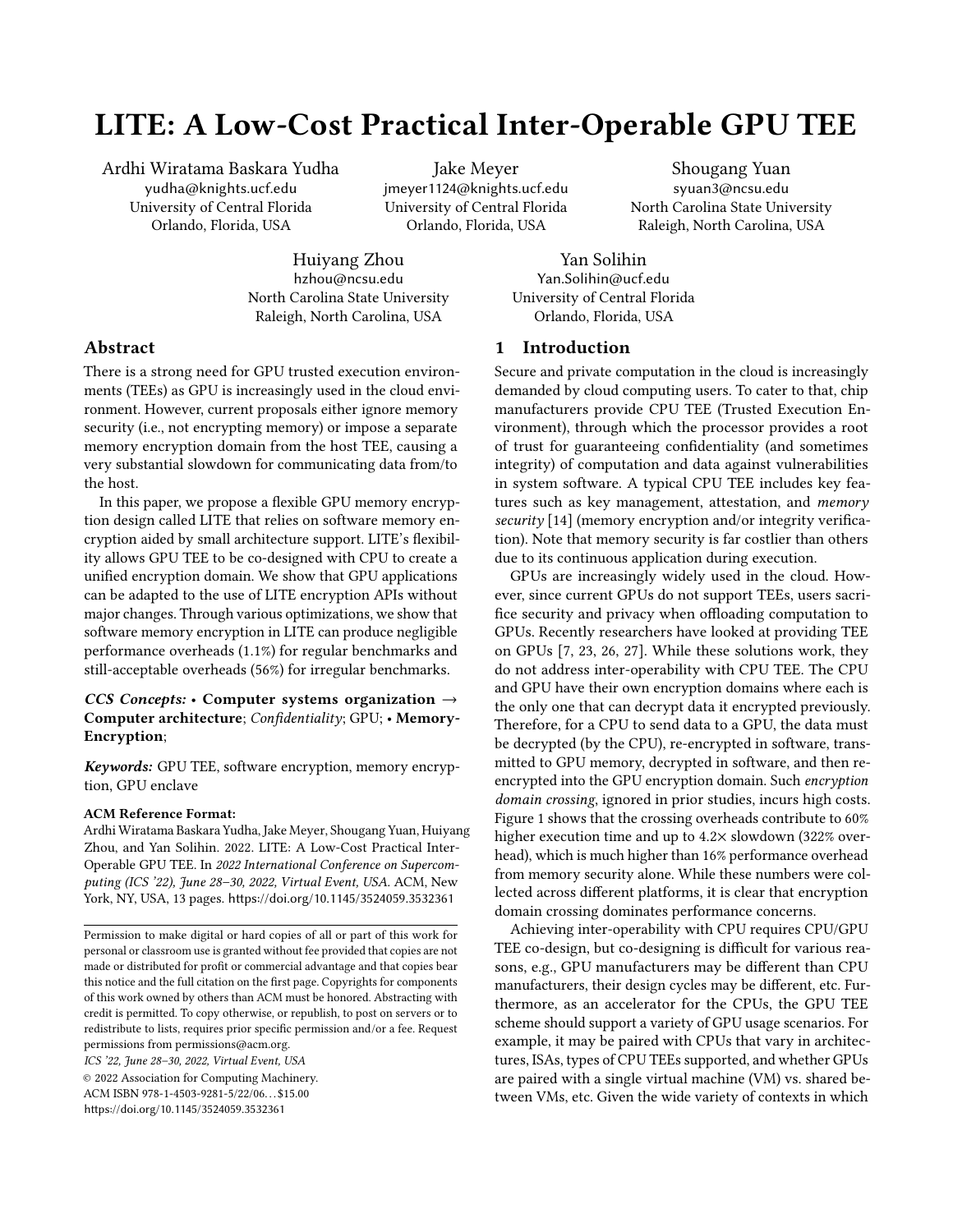<span id="page-1-0"></span>

Figure 1. Execution time overheads of memory security with a state-of-the-art scheme (PSSM [\[27\]](#page-12-1)) and domain crossing re-encryption overheads. The former was collected from GPU simulation with machine configuration from [\[27\]](#page-12-1), while the latter is from a real machine described in Section [5.](#page-8-0)

GPUs may be deployed, it is important that GPU TEE support is as flexible as possible.

A flexible GPU TEE design provides additional benefits. Some workloads may process sensitive data, hence confidentiality is required, but confidentiality may not be a priority for many others (e.g., graphics rendering or gaming). Furthermore, even for a single GPU kernel, in some cases, both input and output may be confidential, or only one of either input or output may be confidential.

However, the need for a flexible GPU TEE conflicts with the need to co-design GPU and CPU TEE. Co-designing them requires early coordination of CPU and GPU TEE design, which is difficult to achieve across companies. Furthermore, the wide variety of contexts and workloads in which GPUs could be used is hard to anticipate that early. Building many types of GPU TEEs to provide flexibility incurs a high fixed cost, e.g., supporting a single GPU memory security scheme already requires high die area overheads: one encryption engine for each memory partition, plus metadata caches to keep counters, MACs, and Merkle Tree nodes [\[27\]](#page-12-1).

To achieve GPU/CPU TEE co-design without sacrificing flexibility, we propose software-based memory encryption, which we refer to as LITE. LITE requires only small hardware support for GPU TEE, and it relegates memory encryption to software. LITE achieves flexibility because software can choose different encryption algorithms to be in accordance with host TEE, selectively choose applications to apply encryption to, and select the subset of data to encrypt in an application, etc. LITE is possible in a GPU because GPU architecture supports explicit data movement (e.g., global to shared memory), unlike a CPU which relies only on caches that implicitly move data. LITE provides a library and APIs that the compiler/programmer can use to keep data encrypted in memory and only decrypt it before use.

To summarize, this paper makes the following contributions:

- 1. We propose a lightweight GPU TEE (LITE) solution that allows flexible CPU-GPU TEE co-design through the software layer.
- 2. We present three optimizations, masked shuffle, delayed shuffle, and selective padding, to LITE that significantly improve its performance.
- 3. We show that despite relying on software for encryption, the optimized LITE incurs low performance overheads, with a geometric mean slowdown of 1.1% for regular applications. However, irregular workloads incur high performance overheads (55.7% on average). This overhead could be reduced by partial encryption to only 10.0% and 44.3% for input-only and output-only encryption, respectively.

The remainder of the paper is organized as follows. Section 2 presents the background, including GPU architecture and unified virtual memory (UVM), TEE on the host side, and the AES-XTS encryption mode. Section 3 discusses the threat model of our work. Section 4 presents the design of the LITE and our proposed optimizations. Section 5 presents our experimental methodology, and Section 6 evaluates the results. Section 7 concludes our work.

## 2 Background and Related Work

#### 2.1 GPU Architecture and Unified Memory

A GPU consists of an array of Streaming Multiprocessors (SMs), and each SM has its own control unit, register file, L1 cache, and software-managed shared memory [\[16,](#page-11-3) [22\]](#page-11-4). Multiple SMs share an on-chip L2 cache with multiple banks to provide high L2 access bandwidth. One or more L2 banks are then connected to a memory controller to provide high bandwidth to access device memory. With discrete GPUs, data is typically moved between CPU main memory and GPU device memory over the PCI-e interface.

GPUs use Single-Instruction Multiple-Thread (SIMT) architecture to achieve high throughput. As a result, GPUs can tolerate/hide long latency by leveraging massive thread-level parallelism. However, they tend to be sensitive to bandwidth due to the high number of concurrent threads.

Prior to UVM [\[16\]](#page-11-3), programmers had to manage memory explicitly by allocating memory in the host and device memory and moving data between the host and the device. A way to automate this is to use direct store to move data from CPUs to GPUs by exploiting data producer-consumer relationship [\[28\]](#page-12-2) . With UVM, programmers can avoid explicit memory management and rely on on-demand paging managed by UVM. UVM enables CPU and GPU to share the virtual memory space. Programs executed on the GPU are no longer limited by the size of device memory and can instead access host physical memory through a GPU virtual address.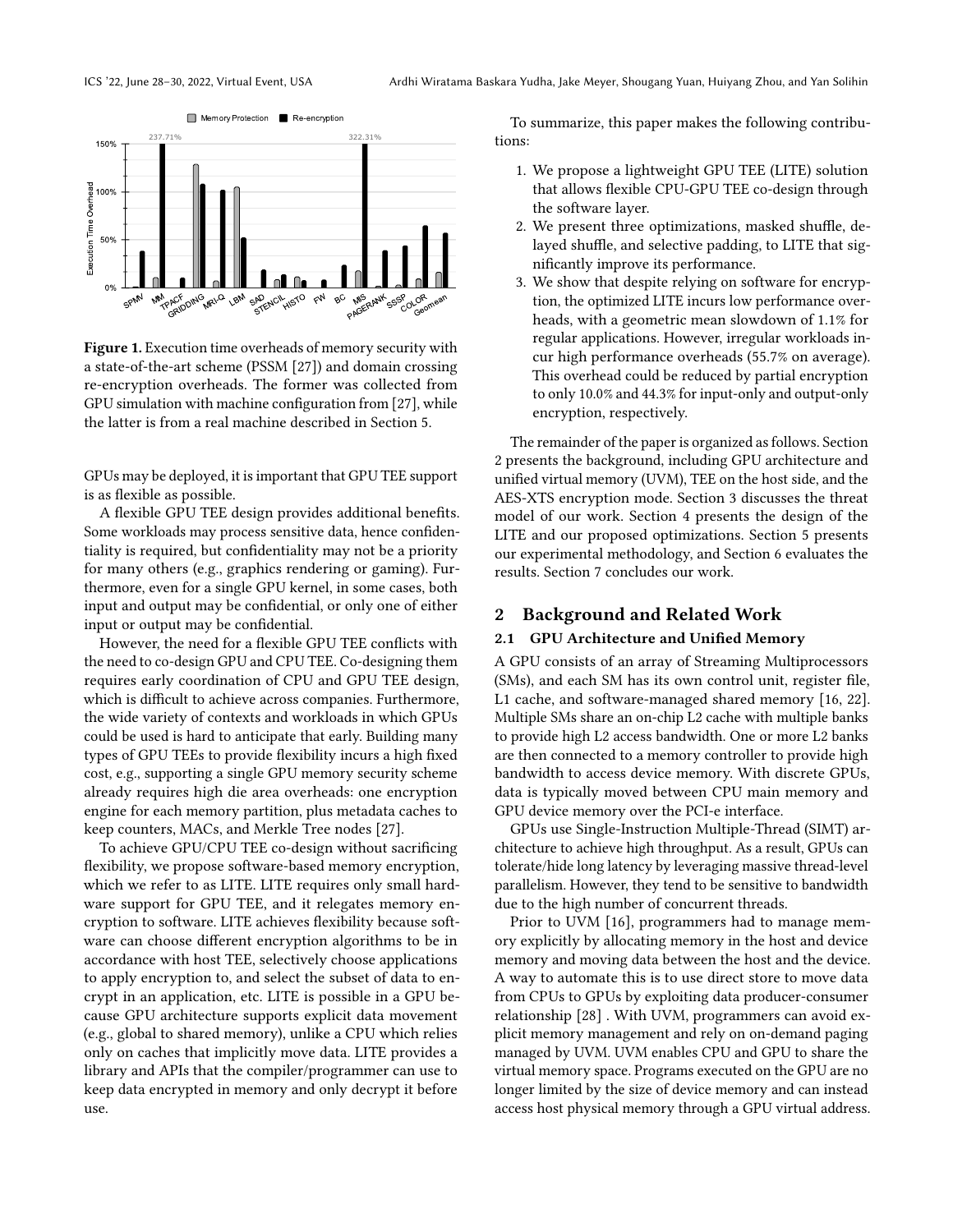LITE: A Low-Cost Practical Inter-Operable GPU TEE **Inter-Operable GPU TEE** inter-operable CRU TEE **ICS** '22, June 28–30, 2022, Virtual Event, USA

#### 2.2 Host-side TEE

A TEE may be designed to protect an application, a system, or memory. For the former, a ring-3 secure execution environment for code and data is provided by hardware (e.g., Intel SGX enclave) to protect against system software (OS and hypervisor) vulnerabilities as well as other code portions of the application that run outside the enclave. For the latter, a ring-0 secure execution environment is provided by hardware to protect a system (OS and applications) from vulnerabilities in the hypervisor or other systems. Examples include AMD Secure Encrypted Virtualization (SEV) [\[8\]](#page-11-5) and Intel Multi-Key Total Memory Encryption (MKTME) [\[6\]](#page-11-6). AMD SEV and Intel MKTME are geared toward virtualized cloud computing servers where multiple virtual machines may share the same physical server. Each VM is provided a unique hardware ID with associated unique keys. Finally, the memory may be protected with encryption without regard to the software environment, such as in Intel Total Memory Encryption (TME) [\[6\]](#page-11-6) and AMD Secure Memory Encryption (SME) [\[8\]](#page-11-5). TME is especially important for non-volatile memory with data remanence problems. A common support across all three types of execution environments is memory encryption. However, the type of memory encryption differs based on the goal of the memory security protection.

User-level enclaves such as SGX rely on counter-mode encryption and integrity verification relying on MACs and integrity tree [\[5\]](#page-11-7). Counter mode encryption is vulnerable to revealing plaintext of data if the counter can be changed or replayed by the adversary [\[25\]](#page-12-3). Thus, MACs and the integrity tree are an integral and necessary part of guaranteeing confidentiality in counter mode encryption, in addition to detecting integrity violations. In contrast, XTS mode encryption (shown in Figure [2\)](#page-2-0) is often deployed without integrity verification as data confidentiality is not dependent on integrity verification. Thus, since the XTS encryption mode is not prone to revealing plaintext, integrity verification is only needed for detecting integrity violations. Without integrity verification, the attacker may modify the ciphertext of data in memory without being detected; however, the tampered ciphertext will be decrypted to an unpredictable plaintext value, which may be of little value to the attacker. Since Intel SGX usage is currently limited to a small portion of an application that is highly security sensitive, and our goal is to provide a TEE for a whole application or system, we instead focus on non-counter mode memory encryption.

Intel Total Memory Encryption (TME) [\[6\]](#page-11-6) allows for the encryption of the entire physical memory of a system using the AES-XTS algorithm with a 128-bit key. The encryption key is generated using a hardware random number generator residing in the System-on-Chip (SoC). Multi-Key Total Memory Encryption (MKTME) [\[6\]](#page-11-6) extends the TME to support multiple keys, and each page in the physical memory can be associated with a key. A process or the OS can read the

<span id="page-2-0"></span>

Figure 2. The block diagram of the AES-XTS encryption mode used in Intel MKTME.

plaintext of a page only when it has the right key in its page table entry for the page. The SoC supports a fixed number of encryption keys, and software can use the keys to encrypt any page in the memory.

Similarly, AMD Secure Memory Encryption (SME) [\[8\]](#page-11-5) provides main memory encryption using a single key generated by the AMD Secure Processor (AMD-SP). Encryption is performed by AES encryption engines located in on-die memory controllers using a 128-bit key. AMD Secure Encrypted Virtualization (SEV) [\[8\]](#page-11-5) extends SME by providing cryptographic isolation for a VM from the hypervisor and other VMs. This isolation is achieved by assigning a hardware tag and key to each VM and tagging pages for that VM. This assures that the plaintext of the VM pages to only be readable by the VM itself.

Figure [2](#page-2-0) illustrates the AES-XTS with 128-bit keys and a tweak to encrypt a 128-bit plaintext. The tweak represents the address of the data being encrypted or decrypted [\[1\]](#page-11-8) to ensure the same plaintext value at different addresses results in different ciphertexts. Compared to counter-mode encryption, the AES-XTS mode does not require counters to be kept to perform its operations, hence eliminating the counter integrity problem. Thus, other metadata (MACs and integrity tree) are also no longer needed to ensure confidentiality.

#### 2.3 Related Work

There are a few recent proposals for TEE on GPUs. HIX [\[7\]](#page-11-1) extended the Intel SGX interface to support the GPU enclave, which focuses on securing the GPU driver. The MMU design was also enhanced to prevent unauthorized access to the GPU memory-mapped I/O region. ZeroKernel [\[10\]](#page-11-9) proposed a secure execution model that relies only on on-chip storage. This model assumes all of the kernel code can fit into the instruction cache and be stored there. It also assumes all of the PTE is cached in the TLB, then it removes all of the PTE from device memory and prevents page table reconstruction. These two proposals require no hardware changes to the GPU. Graviton [\[23\]](#page-11-2) requires small hardware changes on the peripheral components. It assumes that the GPUs are using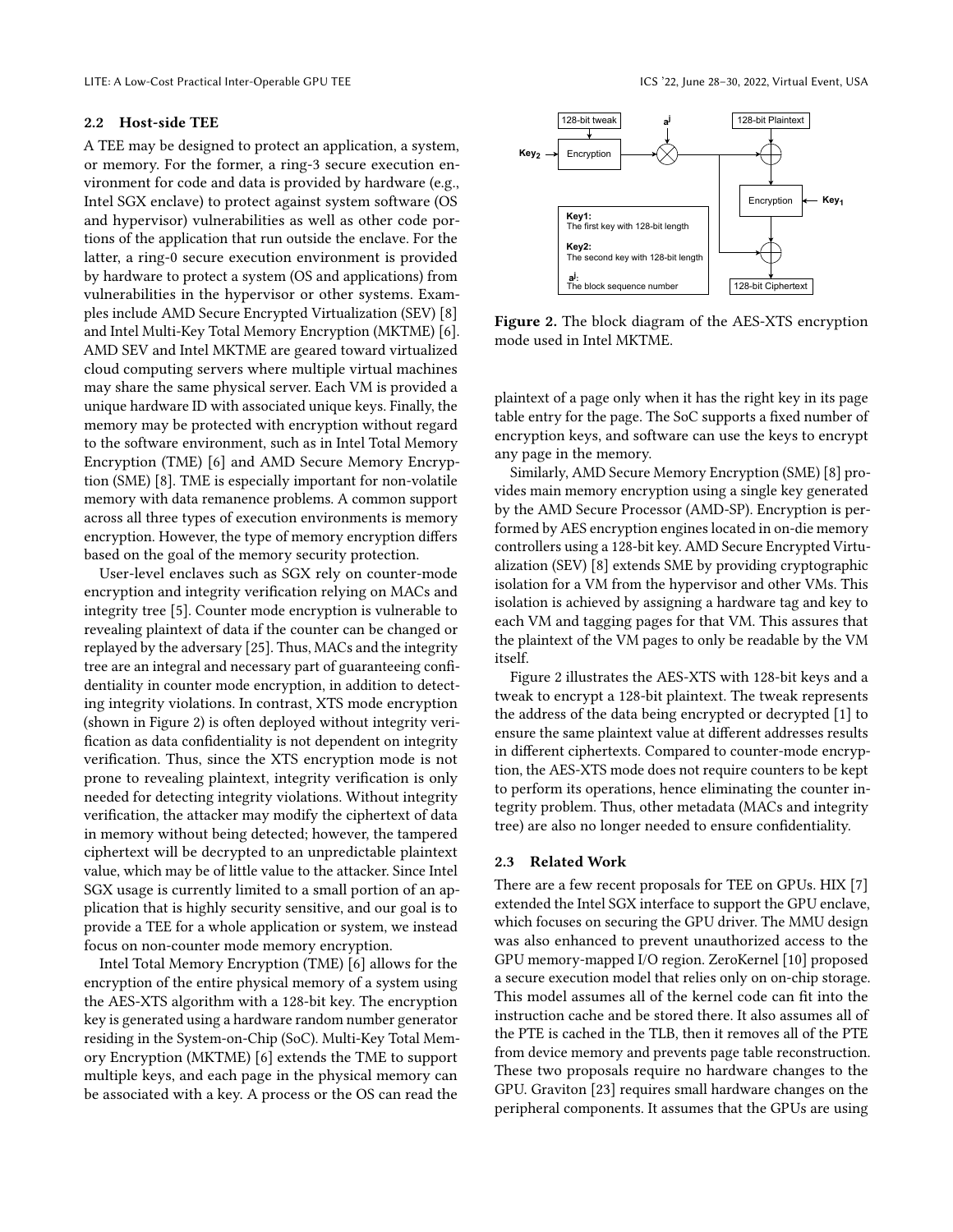3D stack memory, making it difficult to perform physical attacks. In Graviton, secure context isolation is achieved through an ownership tracking table. Using this table prevents unauthorized access to the victim address space. The focus of these three studies is to provide secure GPU execution without a lot of overheads, hence they did not include memory encryption.

Another approach to TEE is to bring CPU solutions to GPUs. The common counter scheme [\[15\]](#page-11-10) uses counter-mode encryption and requires caches for the security metadata such as counter, MAC, Merkle Tree, and Common Counter Status Map. They observed that multiple counter values are updated simultaneously, resulting in the same value for several counters. They proposed to group several data blocks to have a common counter to reduce counter cache misses. Yuan et al. [\[26\]](#page-12-0) analyzed the performance implication of counter mode encryption for secure GPU memory. They observed that the increase in memory traffic due to accessing security metadata, including counters and MACs, is the main contributor to performance degradation. The memory traffic increase would affect GPUs using non-volatile memory more than those using DRAM due to the lower bandwidth capacity for larger memory space and crash-recoverable ability [\[3\]](#page-11-11). In subsequent work, Yuan et al. [\[27\]](#page-12-1) proposed the PSSM scheme to reduce bandwidth overhead from the metadata. None of the above works address the inter-operability of CPU/GPU TEEs, hence they will still suffer the high performance overheads when data crosses encryption domains.

Table [1](#page-3-0) compares the solutions discussed above versus our software-based memory encryption LITE. Compared to the Common Counter and PSSM, LITE provides a unified encryption domain between CPU and GPU, allowing data to move from/to CPU TEE and GPU TEE without re-encryption. In contrast to Common Counter and PSSM, which require substantial hardware support (crypto engine per memory partition, metadata caches, etc.), LITE only requires small hardware support (write-once pages) for protecting kernel code. The flexibility of choosing an encryption algorithm is unique to LITE. Due to the flexibility of LITE, after establishing a common shared key, the GPU can use the same encryption scheme as the host CPU, leading to efficient communication between them. For example, unified virtual memory (UVM) can be supported, and data can be moved back and forth between CPU and GPU without re-encryption. LITE also has the flexibility of applying memory security to select data and select applications, depending on the need at the host CPU, and requires no re-encryption. Finally, since it requires little hardware support, LITE can be deployed easily in current production GPU. In contrast, Common Counter and PSSM solutions require much more hardware support and are difficult to deploy.

Aspect | Graviton [\[23\]](#page-11-2) Common Counter [\[15\]](#page-11-10) PSSM<br>[27] LITE Memory encryption No Yes Yes Yes Yes<br>Domain crossing N/A Yes Yes No Domain crossing N/A Yes Yes No<br>
Hardware support Low High High Low Hardware support Low High High Low<br>Flexible algo N/A No No Yes Flexible algo  $N/A$  No No Yes<br>Flexible ann/data  $N/A$  No No Yes Flexible app/data Unified Memory N/A No No Yes Deployability | Easy Hard Hard Easy

<span id="page-3-0"></span>Table 1. Comparing LITE with prior GPU enclaves.

# 3 Threat and Trust Model, Scope of Work

Both Intel TME and AMD SEV assume a threat model where the attacker has both a software and physical attack surface. The software attack surface is defined by the attacker having control over privileged software such as the OS and hypervisor. The physical attack surface is defined by the attacker having limited physical access to the machine to employ passive physical attacks such as snooping or scanning attacks but cannot modify data stored in memory. To be compatible with the host-side TEE, we assume the same attack model for GPUs.

We consider the following attacks to be out of the scope of this paper: active physical attacks (i.e., where data in memory is physically tampered with), side-channel attacks, and availability attacks.

Our trust model is as follows. We assume that the CPU, GPU, and CPU/GPU memories are trustworthy components in the sense that they operate correctly according to their specifications, free of design errors, faults, and trojan circuits. We assume that the system already has secure key storage in place, where the CPU and GPU have built-in public/private cryptographic key pair, with the public key readable from chip pins and the private key stored securely in a nonvolatile manner in the CPU and GPU chips. Both chips are also assumed to have non-volatile storage to keep other keys, including session keys. Furthermore, we assume that a trusted party, such as the system integrator or the cloud administrator, has provided GPU public key to the CPU and CPU public key to the GPU. Alternatively, the CPU and GPU could automatically exchange public keys the first time they are connected. Thus, the CPU and GPU have a mechanism to initially trust each other.

Building on this trust, the CPU and GPU may initiate a Diffie-Hellman key exchange to establish a different shared session secret key, which enables a private communication channel between the CPU and GPU. If there is more than one CPU or GPU in the system, multiple secret keys must be tracked and stored on-chip. The shared secret key enables a private, authenticated communication channel that persists until the system shuts down. When the system is rebooted, the BIOS execution results in a new shared secret key to establish the communication channel.

Furthermore, our LITE scheme relies on a hardware feature where kernel code cannot be tampered with once it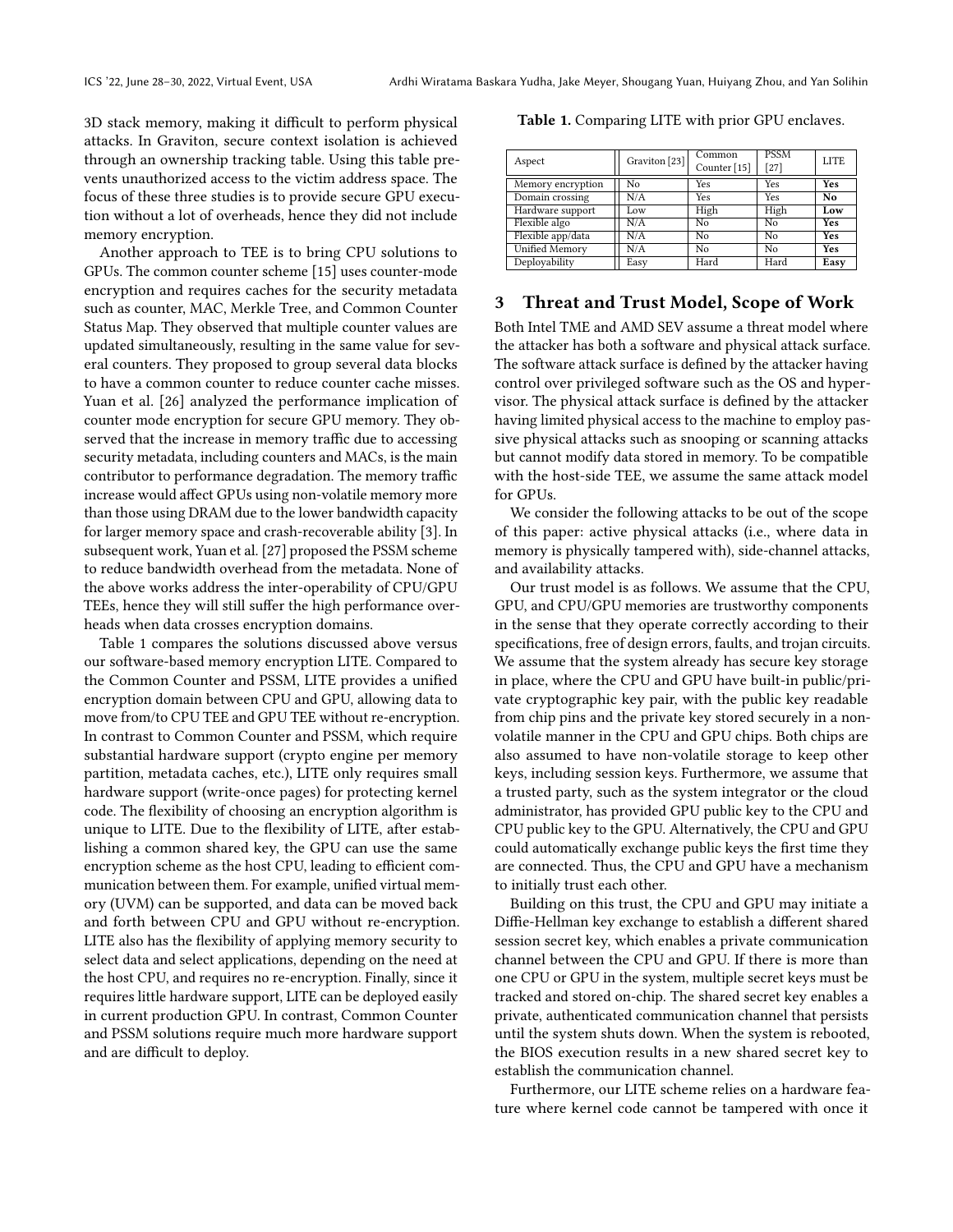is loaded into GPU memory. Since active physical attacks are out of scope, the kernel code would not be altered by physical attacks. So, the possible threats would be malicious software, such as a driver. The code may be protected by the GPU page table, which sets the pages used for code as read-only.

# 4 The Design of LITE

In this section, we describe the design of LITE and discuss how, through a software solution with small hardware support, LITE allows GPU TEE to be co-designed with CPU TEE and provides great flexibility in which application or data is encrypted. Our discussion will start with rationale and overview, APIs, hardware support, and optimizations that enable LITE to achieve very low overheads for many applications.

#### 4.1 Rationale and Overview

Figure [3](#page-4-0) contrasts the typical data flow of current hardwarebased GPU TEE design vs. our LITE. With current hardware GPU TEE (Figure [3\(](#page-4-0)a)), because CPU and GPU TEEs use different encryption schemes and/or have their own encryption keys, they need to establish an intermediate ciphertext format that can be encrypted/decrypted by both the CPU and GPU. Data sent by the CPU must first be decrypted from the ciphertext  $C_1$  in the CPU TEE domain and encrypted to the intermediate ciphertext form  $C_2$  (1). After memory copy to device memory  $(2)$ , the ciphertext needs to be re-encrypted again into the GPU TEE domain  $(3)$ . When data is read by GPU, it is decrypted by the encryption engine  $\overline{4}$  and stored in plaintext  $P$  in the on-chip GPU memory hierarchy. Notice the two sets of decryption and encryption that are added to the critical-path delay of CPU sending its data to GPU. This has to be repeated in the reverse direction as the GPU sends its computation result to the CPU at the end of kernel execution.

<span id="page-4-0"></span>

Figure 3. The LITE vs Hardware-based GPU TEE typical data flow from host to device.

In contrast, in LITE (Figure [3\(](#page-4-0)b)), if the GPU is in the same encryption domain as the CPU, we eliminate the reencryption of data between CPU and GPU. Data can be directly copied from host memory to device memory  $(1)$ . In theory, one could co-design GPU memory encryption to match that of the CPU and also avoid cross-domain reencryption. However, this is difficult in practice for several reasons. First, the GPU manufacturer may be different from the CPU manufacturer, making co-design difficult. Second, CPU may have different design and update cycles than GPU. For example, AMD Epyc 7251 processor uses XE-based encryption while AMD Epyc Embedded 3151 processor uses XEX-based encryption mode, although produced only eight months apart [\[24\]](#page-12-4). Finally, GPU may be used in many different scenarios to execute different workloads, hence ideally, GPU memory security should have a large degree of flexibility to match use cases and workloads. Therefore, in LITE, we focus on software memory encryption approach that can be deployed in GPU independently on CPU. A consequence of LITE's software approach is that data is brought into the GPU chip in ciphertext form  $(2)$ . Then software decrypts data using ALU  $(3)$  operating on data on registers  $(4)$ . Data may also be stored temporarily in plaintext in on-chip shared memory  $(5)$ . LITE's software memory encryption approach is enabled in GPU because data movement into shared memory is controlled by software. The same approach is not deployable in CPU because data movement in caches is transparent to software.

There are several inherent advantages to LITE beyond avoiding domain-crossing re-encryption overheads. It can readily support unified virtual memory (UVM) because a page can be copied between host and device memory without any ciphertext transformation. Second, data is stored in ciphertext form in GPU caches, which are shared by multiple SMs that may run different kernels concurrently. While we are not aware of current security attacks that leak cached data, if such an attack arises in the future due to GPU design bugs, only the ciphertext leaks out.

Challenges in achieving LITE are numerous, and we seek to address them in this paper. Implementing the same encryption algorithm in software in GPU is only the first step in sharing an encryption domain with CPU TEE. First, simple APIs need to be defined for kernels to use. Second, another necessary ingredient is to share the same encryption metadata as used in the CPU TEE, including any tweak inputs (e.g., host physical address). Third, there needs to be hardware support at GPU to ensure that encryption software cannot be tampered with by the attacker and that encryption keys can be stored securely in GPU chip. Fourth, software encryption performance bottlenecks are aplenty and need to be addressed, including high latencies, warp divergence,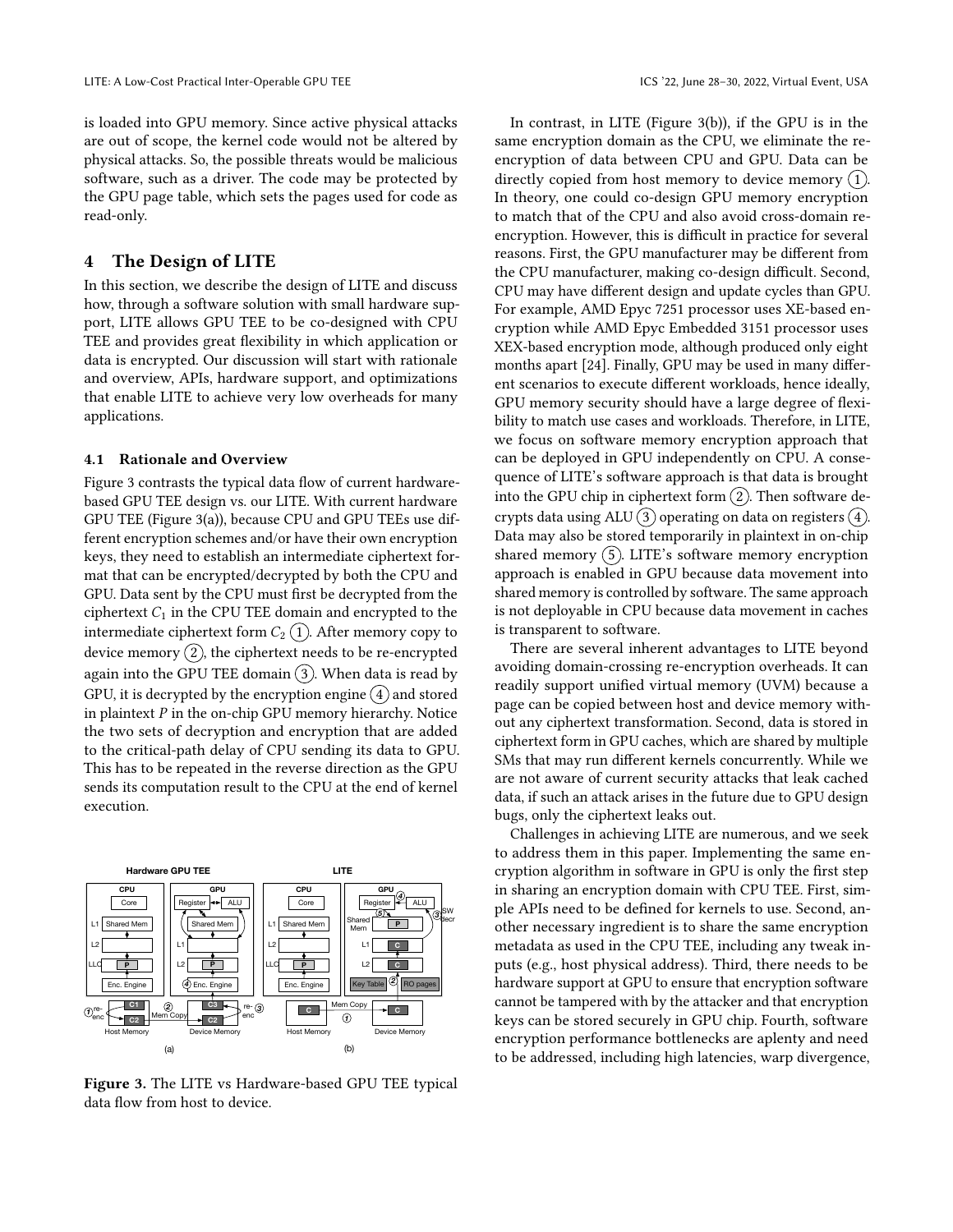and the challenges in collecting 128-bit of data from multiple threads to be encrypted/decrypted with block cipher algorithms. We will discuss them in the rest of the section.

#### 4.2 Encryption APIs

Since AES is block-based encryption, data is encrypted by the host in blocks of 128 bits (if 128-bit AES is used). To decrypt data correctly, the same block must be gathered and decrypted. If the access pattern of the GPU is to contiguous data elements, then the encryption block can be gathered simply by collecting data from the registers of neighbouring threads. To do that, we rely on shfl, which is a warp-level shuffling instruction that enables a thread to read the registers of other threads. After decryption, data can be redistributed back to various threads by another round of shuffling. However, the if memory access pattern involves non-contiguous locations, assembling an encryption block is not as straightforward. In this case, we rely on padding so that each data item is expanded into a 128-bit single encryption block.

To ease adoption of LITE in the kernel code, we provide high-level AES APIs shown in Table [2.](#page-5-0) The first two calls are used for the case where adjacent threads in a warp access contiguous data, while the last two are provided when adjacent threads do not access contiguous data, hence padding is used (int\_128 or a vector of four ints/floats) per thread.

Table 2. Encryption APIs

<span id="page-5-0"></span>

| Interface to encryption and decryption               |  |  |  |  |  |
|------------------------------------------------------|--|--|--|--|--|
| encrypt(data, variable_addr, addr_type, enc_mode)    |  |  |  |  |  |
| decrypt(variable_addr, addr_type, enc_mode)          |  |  |  |  |  |
| encrypt_v4(data, variable_addr, addr_type, enc_mode) |  |  |  |  |  |
| decrypt_v4(variable_addr, addr_type, enc_mode)       |  |  |  |  |  |

The decrypt/decrypt\_v4 API loads the ciphertext and returns the plaintext. The encrypt/encrypt\_v4 API takes the plaintext data in a register and returns the ciphertext generated using the key and the address tweak. In the last two arguments for each API function, the type of address (virtual or physical) and the encryption modes are specified to match those used by the CPU TEE. Listing [1](#page-5-1) shows the implementation of APIs. decrypt shows the use of shuffling to assemble multiple contiguous 32-bit values in neighboring threads' registers into one 128-bit (Step 4), which is then decrypted (Step 5), and redistributed back to different threads' registers (Step 6). For decrypt\_v4 and encrypt\_v4, with each thread accessing data using the float4 or int4 data types, data assembling/re-distribution is not needed, hence AES encryption function is invoked directly (Step 4 and 3, respectively).

Listing 1. Implementation of AES APIs.

```
1 unsigned int decrypt ( unsigned int v_addr , bool
          addr_type , int enc_mode ) {
2 // step 1: configure encryption mode<br>3 AFS Encryption Mode (enc. mode)
         AES_Encryption_Mode(enc_mode);
```

```
4 // step 2: set address tweak type
5 AES_Address_Type ( addr_type ) ;
 6 // step 3: accessing global memory at v_addr
7 unsigned int temp = ( unsigned int ) (* v_addr ) ;
8 \quad \text{int}_2 128 \text{ buffer};9 unsigned int p_text // plaintext
10 // step 4: assemble 128-bit data block
11 if(tid % 4 == 0) { // tid is the thread id
12 buff [0] = temp; // temp from thread i, i is a
         multiple of 4
13 buff[1] = __shfl_down_sync (0xffffffff, temp, tid +
          1) // temp from thread i+1
14 buff [2] = __shfl_down_sync (0xffffffff, temp, tid +<br>2) //temp from thread i+2
15 buff [3] = \_shfl\_down\_sync(0 \times ffffffffff, temp, tid +3) // temp from thread i+3
16 // step 5: decrypt data with AES_decrypt
17 buff = AES_decrypt(buff, v_addr);
18 }
19 // step 6: Distribute decrypted data to threads
20 if(\text{tid\%} 4 == 0)
21 p_{\text{text}} = \text{buffer}\begin{array}{c|c}\n 22 & \text{else} \\
 23 & \text{p} \end{array}p_text = shfl_down_sync(0xffffffff, buff[tid%4],
         tid - tid%4]);
24 return p_text ;
\frac{25}{26}26 unsigned int encrypt ( unsigned int data , unsigned int
         v_addr , bool addr_type , int enc_mode ) {
27 unsigned int c_text ; // ciphertext
28 | int_128 buff;
29 // step 1: configure encryption mode
30 AES_Encryption_Mode(enc_mode);<br>31 //step 2: set address tweak ty
        // step 2: set address tweak type
32 AES_Address_Type(addr_type);
33 // step 3: assemble 128-bit data block<br>34 if (tid % 4 == 0) {
        if(tid % 4 == 0) {
35 buff [0] = data; // data from thread i, i is a
         multiple of 4<br>buff[1] = -36 buff[1] = \_shfl\_down\_sync(0 \times ffffffff, data, tid +1) // data from thread i+1
37 buff [2] = _{\text{Lshfl\_down\_sync}} (0xffffffff, data, tid +
          2) // data from thread i+2
38 buff[3] = \_shfl\_down\_sync(0xffffffff, data, tid +3) // data from thread i+3
39 // step 4: encrypt data with AES_encrypt
40 buff = AES_encrypt(buff, v_addr);
41 }
42 // step 5: distribute encrypted data to threads
43 if( tid % 4 == 0)
44 c_{\text{text}} = \text{buffer}45 else
46 c_text = shfl_down_sync(0 \timesfffffffff, buff[tid%4],
         tid - tid%4]);
47 return c_text ;
48 }
49 int_128 decrypt_v4 ( unsigned int v_addr , bool addr_type ,
          int enc_mode) {
50 int_128 p_text // plaintext
51 // step 1: configure encryption mode
52 AES_Encryption_Mode(enc_mode);
53 // step 2: set address tweak type
54 AES_Address_Type(addr_type);
55 // step 3: accessing global memory at v_addr
56 int_128 temp = ( int_128 ) (* v_addr ) ;
57 // step 4: decrypt data with AES_decrypt
58 p_text = AES_decrypt (temp, v_addr);
59 return p_text ;
60 \mid \}61 int_128 encrypt_v4 ( int_128 data , int_128 v_addr , bool
         addr_type , int enc_mode ) {
62 int_128 c_text // ciphertext ;
63 // step 1: configure encryption mode
64 AES_Encryption_Mode (enc_mode);<br>65 //step 2: set address tweak ty
        //step 2: set address tweak type
66 AES_Address_Type(addr_type);<br>67 //step 3: encrypt data with
        //step 3: encrypt data with AES_encrypt
68 c_{\texttt{text}} = \texttt{AES\_encrypt} (\texttt{data}, \texttt{v\_addr});69 return c_text ;
70 }
```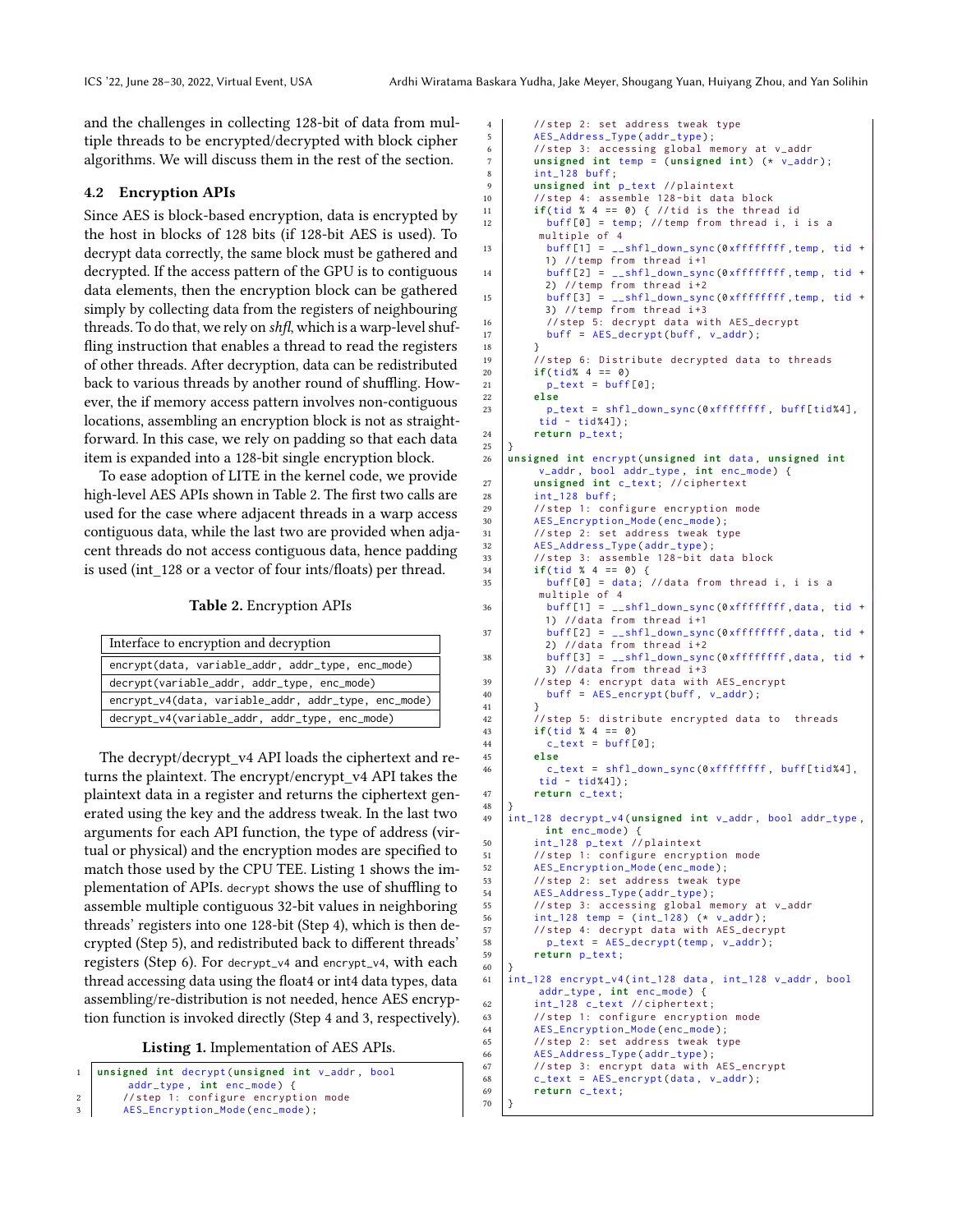#### 4.3 AES Encryption and Address as the Tweak

As LITE encryption is based on software, the encryption algorithm and mode could be changed and updated to make it more secure, e.g., to add resistance to side-channel [\[13\]](#page-11-12) or using a weaker algorithm such as DES [\[17\]](#page-11-13) if higher performance is desired. For our implementation, we use the AES encryption from OpenSSL v1.1.1 and adapt it to CUDA [\[13\]](#page-11-12). It uses a T-table with a series of table lookups for each round and XORed to the round key.

To achieve CPU-GPU TEE interoperability, for host (CPU) memory encryption relying on a tweak, LITE needs to rely on the same tweak used by the host. Two approaches are possible. The first approach is to use the host physical address as the AES tweak. With this approach, the GPU needs to have the host physical address to decrypt data encrypted by the host and to encrypt the output for the host to decrypt. To achieve this, the GPU needs to keep the host physical address and uses it for decryption and encryption or be able to look it up. At least three techniques are possible. One technique is to add host physical address into the GPU page table such that given a virtual address, both host and GPU physical addresses can be looked up [\[19\]](#page-11-14) [\[20\]](#page-11-15). With this technique, the GPU TLB also needs to be extended to include the host physical address. An alternative technique is for the GPU and host to share the same page table [\[11\]](#page-11-16). When the GPU misses in its TLB, the host IOMMU can be triggered to do a page table walk and provide the host physical address to the GPU for use in decryption and encryption. In this case, the GPU TLB can keep the host physical addresses but avoid modifications to the page table. Such a technique can utilize existing features such as NVIDIA Address Translation Service (ATS), available since Volta [\[21\]](#page-11-17). Finally, host physical addresses can be maintained in a separate data structure maintained entirely by the GPU. Such a structure needs to be populated prior to kernel launch, protected as read-only during kernel execution and looked up as needed by the GPU for encryption/decryption. In any case, in order for the host to decrypt the GPU computation result correctly, we need to reserve data pages in the host physical memory until the GPU computation is completed. In other words, LITE requires that all UVM data have consistent host physical addresses. It can be achieved by reserving & pinning host memory when UVM is allocated with the cudaMallocManaged API (a host function). If a page is first accessed by the GPU, the host physical address is sent through the page fault handler without data migration. If a page from UVM is migrated from host memory to GPU device memory, it is not unmapped, similar to page pinning. For the data generated from GPU, such as stack frames, for which there are no corresponding host physical addresses, the GPU physical addresses can be used as the tweak. This practice would not affect CPU-GPU interoperability since GPU private data is not part of UVM and would not be accessed by the host.

The second approach is to use virtual addresses as the AES tweak. As UVM provides a unified virtual address space between host and GPU, the virtual addresses are the same on either side. Therefore, no additional changes are needed to achieve interoperability. Neither pinning nor modifications to paging are necessary. However, most host memory encryption uses physical addresses, which requires some changes to host memory encryption design, e.g., additional datapath to pass virtual addresses from the core to the memory controller. In our experiments on real GPU hardware, we assume this approach for the purpose of performance evaluation. The performance of the first approach (i.e., using host physical address as a tweak) would be very similar to the second approach if the GPU TLB is expanded to include the host physical address.

## 4.4 Kernel Code Adaptation

With our provided APIs, GPU kernel modification is quite straightforward. After determining the encryption algorithm, its mode, tweak, and address used in the tweak, global memory accesses to the data are examined. By default, we treat all GPU global memory as secure (encrypted) unless configured otherwise. If the memory accesses for four consecutive threads fall into contiguous locations, then no padding is assumed, and the APIs to use are the first two in Table [2.](#page-5-0) Otherwise, padding is used, and the last two are used.

Kernel code can be adapted to use the APIs either manually or automatically by a compiler. With the compiler approach, the programmer can annotate the secure data variables through #pragma directives similar to OpenMP-style annotation, and the compiler transforms the directives into API calls. In this case, the compiler transformation forms a part of the trust base.

Listing [2](#page-6-0) illustrates an example with tiled matrix multiplication. Global memory reads include 'a[row \* n + (i\*tile\_size +tx)]' and 'b[(i \* tile\_size \* n + ty\* n) + col]'. Since accesses are to contiguous 32-bit data, we simply convert them to 'decrypt(&a[row \* n + (i\*tile\_size+tx)], addr\_type, enc\_mode)' and 'decrypt( &b[(i \* tile\_size \* n + ty\* n) + col], addr\_type, enc\_mode)'. Similarly, the global memory store statement 'c[(row\*n) + col] = temp\_val' is converted  $to 'c[(row*n) + col] = encrypt(temp_val, &c[(row*n) + col],$ addr\_type, enc\_mode)'.

<span id="page-6-0"></span>Listing 2. Matrix multiplication kernel after code adaptation.

```
1 __global__ void tiledMatrixMul ( float *a, float *b,
             float *c, int n,
2 int tile_size) {<br>3 __shared__ floa
 3 __shared__ float A[ SHMEM_SIZE ];
4 __shared__ float B[ SHMEM_SIZE ];
5 \quad \text{int}_1128 buff1, buff2;
6 int row = by * tile_size + ty;<br>7 int col = bx * tile_size + tx;
7 int col = bx * tile_size + tx;<br>8 int temp val = 0;
\begin{array}{c|c} 8 & \text{int temp\_val} = 0; \\ 9 & \text{bool addr type} = \end{array}bool addr_type = true; // true: phsyical, false:
             virtual
10 enc_mode = 1; // 0: ECB, 1: AES-XTS, 2: XE, 3: XEX etc.
```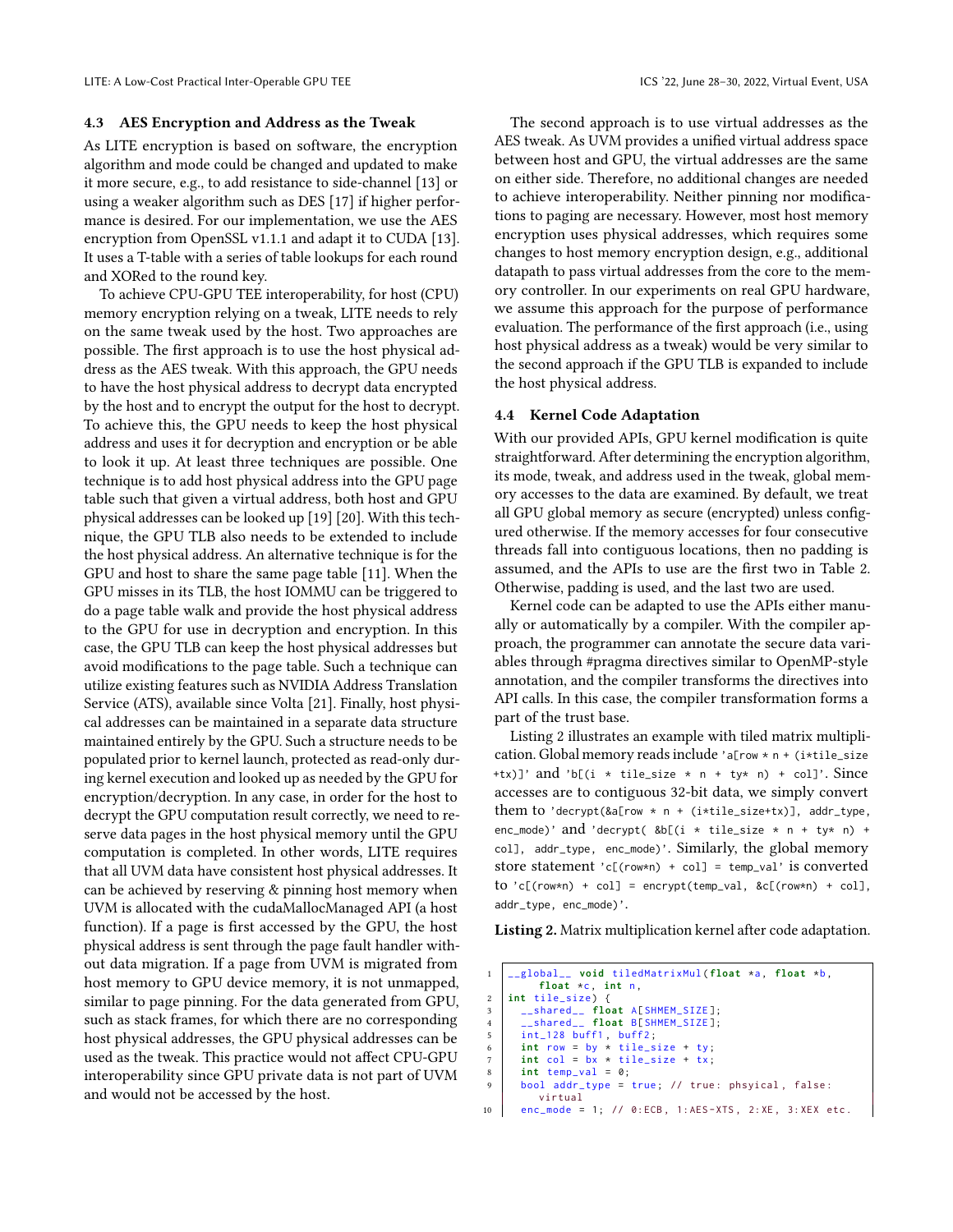```
11 // Sweep tiles over entire matrix
12 for (\text{int } i = 0; i < (n / \text{tile\_size}); i^{++}) {
13 A[(ty * tile_size) + tx] = (float) decrypt ( &a[row
        * n + (i * tile_size + tx)], addr_type, enc_mode);
14 B[(ty \star tile_size) + tx] = (float) decrypt(8b[(i \startile_size * n + ty * n) + col], addr_type,
        enc_mode) :
15 __syncthreads ();
16 for (int j = 0; j < tile_size; j^{++}) {
17 \vert temp_val += A[(ty * tile_size) + j] * B[(j *
        tile_size ) + tx ];
18 }
19 __syncthreads();
20 }
21 | c[(row * n) + col] = encrypt(temp_val, &c[(row * n) +col], addr_type, enc_mode);
22 \mid
```
<span id="page-7-0"></span>Listing 3. BFS kernel before and after code adaptation.

```
1 struct pad_128 {
\begin{array}{c|cc} 2 & \text{int32}_t \text{ data} ; & \text{//32 bit} \\ 3 & \text{int32}_t \text{ pad} ; & \text{//32 bit} \end{array}3 int32_t pad;
4 | int64_t pad; //64 bit
\begin{array}{c|c} 5 & \frac{1}{2} \\ 6 & \frac{1}{2} \end{array}bfs_kernel(pad_128 *row, pad_128 *col, pad_128 *d,
           float_128 \starrho, pad_128 \starcont,
7 const pad_128 num_nodes , const pad_128
           num_edges , const pad_128 dist )
 8 { ...
 9 /* original code
10 for (int edge = start; edge < end; edge ++) {<br>11 int w = colledge]:
               int w = col[edge];12 if (d[w] < 0) {<br>
13 if (\text{dom } t) = 1(x \text{cont}) = 1;
14 ...
15 } ... */
16 // code after padding
17 for (int edge = start; edge < end; edge ++) {
18 int w = decrypt_v4(&col[edge], addr_type,
           enc_mode ) ;
19 if ( decrypt v4 (d[w], addr type, enc_mode ) <0) {
20 \left| \begin{array}{ccc} 20 & \text{int} & 128 \\ 21 & \text{int} & 1 \end{array} \right|i. data = 1;
22 \vert (*cont) = encrypt_v4(i, cont, addr_type,
           enc_mode) ;
23 \qquad \qquad \ldots24 }
25 \mid \}
```
For non-contiguous access patterns, the data structure is padded before using the AES APIs to ensure that we would get 128-bit of data for encryption. The BFS function of the BC benchmark in Listing [3](#page-7-0) shows 'col[edge]', 'd[w]', and '(\*cont)' in lines 11-13 not accessing contiguous locations, hence the 'int' type is converted to pad\_128 type, which contains 96-bit padding beside the 32-bit data. Padding, however, increases the data structure size and incurs significant performance penalties.

# 4.5 Hardware Support

In order for LITE to work securely, some hardware support is needed. The hardware support required by LITE includes on-chip key storage, remote attestation, and code-integrity protection. Among them, on-chip key storage and remote attestation are supported in the latest NVIDIA Hopper GPU [\[2\]](#page-11-18). In LITE, code-integrity protection is achieved by page table protection, which sets the code pages as read-only. Such

hardware overhead does not affect the performance of kernel execution. Note that compared to Hopper GPU, which enables encrypted CPU-GPU data transfer, LITE provides confidentiality of data stored in GPU memory.

#### <span id="page-7-2"></span>4.6 Code Optimizations

Masked shuffle. As discussed earlier, we could use shfl instruction to collect 128-bit of data for decryption. shfl has an implicit thread synchronization that acts as a barrier to ensure threads in a warp have finished earlier computation prior to data exchange. This fact is important when considering applications with branch divergence. If threads in a warp have thread-divergent branches and execute a shfl, which is permitted in Volta and later GPU architectures [\[12\]](#page-11-19), the shuffle is delayed until the threads with the longest branch path complete. This performance bottleneck is illustrated in an example in Figure [4](#page-7-1) (top), where odd-ID threads diverge on a branch path than even-ID threads. When only odd-ID threads need to load ciphertext from global memory, shfl forces them to wait for even-ID threads before data exchange in the decrypt function. To solve this, we propose a masked shuffle optimization that ensures only threads in the same branch path would be masked so that only those same threads will participate in data exchange. It takes advantage of the "mask" operand in the shfl instruction, which indicates specific threads in a warp that participate in the shuffling. We use the \_\_ballot\_sync() function to determine the set of participating threads in a warp for a branch path. This function is invoked before the diverging if statements. The result is used to set the mask of the shfl instruction such that only participating threads in a branch path perform the shuffle. In the example in Figure [4](#page-7-1) (bottom), we use an odd mask in the decrypt function. By doing this, we let the odd ID threads complete the shuffle sooner, and the even threads do not participate in data exchange, thereby reducing the execution time.

<span id="page-7-1"></span>

**Figure 4.** The timeline comparison between unoptimized shfl vs masked shfl. Following a divergent branch, only threads in path A fetch ciphertext from global memory.

Delayed Shuffle. Another problem with the implicit synchronization of shfl is that it limits instruction overlapping. For example, lines 13 and 14 in Listing 2 are two independent global memory reads, 'fetch A' and 'fetch B', and they can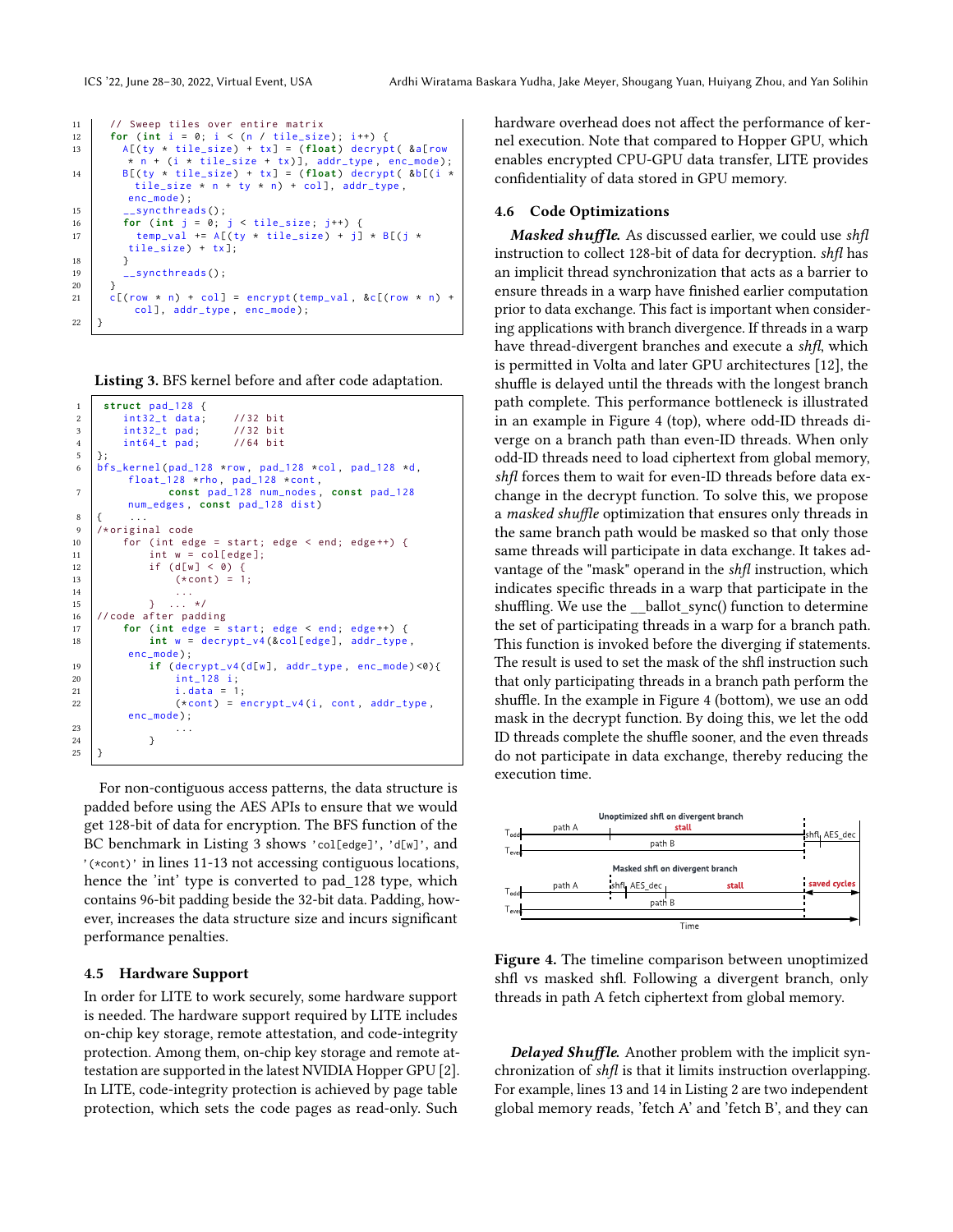<span id="page-8-1"></span>

Figure 5. The timeline comparison between unoptimized code and optimized code with delayed shuffle. Fetch A and fetch B are two independent global memory accesses. Unoptimized code decrypts the data immediately while delayed shuffle decrypts the data after the data are loaded into shared memory/registers.

be issued back to back. However, due to the shfl used in the decrypt function, fetch A and fetch B are sequentialized, as illustrated in Figure [5](#page-8-1) (top). As a result, when there is memory divergence, i.e., some threads having cache hits while others in the same warp have cache misses, the longest latency is exposed. To address this problem, we propose a delayed shuffle optimization, which delays the decrypt function after independent global memory reads. In the example of Listing 2, the decrypt function is moved to right before the syncthreads function in line 15. In other words, the ciphertexts are first loaded in shared memory (both fetch A and fetch B), then the decrypt function is used to overwrite the shared memory array with plaintext. This would re-enable overlapping between fetch A and fetch B, as illustrated in Figure [5](#page-8-1) (bottom), leading to improved performance.

Selective Padding. If threads do not access contiguous data and the access pattern is hard to identify statically, there may be a data coherence problem that arises when two threads modify different data items in the same encryption block. We refer to this as an encryption block false sharing problem. Without hardware cache coherence, both threads will need to read the same encryption block in order to decrypt it, but this may create incoherent replicas. Earlier, we discussed that we eliminate the false sharing by padding the data structure such that each element is expanded to 128 bits. While this solution works, it increases memory footprint and bandwidth pressure. To improve on this, we note that having encryption block replicas only leads to coherence issues only if the block is modified. Thus, we perform selective padding optimization by differentiating the data access type; and skipping padding if data is read-only. The read-only attribute can be obtained from the programming model, e.g., the input buffers in OpenCL, compiler analysis, or programmer annotation.

# <span id="page-8-0"></span>5 Methodology

We evaluate LITE on an NVIDIA RTX 2080 GPU. The system runs on Ubuntu OS version 18.04 with NVIDIA driver version 440.33.01. For compilation, we use the CUDA version 11.0 and GCC version 7.1.0. We also use NVIDIA Nsight Compute to collect the hardware performance statistics. Each experiment was repeated 100 times, and we use the average of them.

To test LITE, we use a wide range of applications from two benchmark suites, Parboil and Pannotia, as shown in Table [3.](#page-8-2) They consist of both regular GPU and irregular GPU code. Parboil benchmarks have regular GPU code and work well with GPUs since their memory accesses can be coalesced, and a 128-bit block of data is accessed either by one or four adjacent threads. Pannotia has irregular GPU code that accesses memory locations depending on the input, i.e., the sequence of memory accesses are randomly determined by the input. Irregular GPU codes have relatively poor performance on GPUs. As discussed in the previous section, we use padding for the irregular benchmarks, in which a 128 bit data block is not accessed by a single thread or by four consecutive threads in a warp.

Table 3. Benchmarks

<span id="page-8-2"></span>

| Name            | Input            | <b>Suites</b>           | Reg  | Size(MB) | <b>Bottleneck</b> |
|-----------------|------------------|-------------------------|------|----------|-------------------|
| <b>SPMV</b>     | 1138 bus.mtx     | Parboil[18]             | Yes  | 0.04     | Memory            |
| MМ              | medium           | Parboil                 | Yes  | 55.8     | Compute           |
| <b>TPACF</b>    | small            | Parboil                 | Yes  | 0.88     | Compute           |
| <b>GRIDDING</b> | small.uks        | Parboil                 | Yes  | 63.7     | Compute           |
| MRI-O           | 32 32 32 dataset | Parboil                 | Yes  | 0.44     | Compute           |
| LBM             | short            | Parboil                 | Yes. | 2.2      | Memory            |
| <b>SAD</b>      | large            | Parboil                 | Yes  | 8.2      | Memory            |
| <b>STENCIL</b>  | 128x128x32       | Parboil                 | Yes  | 2.1      | Memory            |
| <b>HISTO</b>    | large            | Parboil                 | Yes  | 4.1      | Memory            |
| FW              | 256 16384.gr     | Pannotia <sup>[4]</sup> | No   | 0.19     | Memory            |
| BС              | 1k 128k.gr       | Pannotia                | No   | 1.7      | Memory            |
| <b>MIS</b>      | ecology1.gr      | Pannotia                | No   | 28.5     | Memory            |
| PAGERANK        | coAuthorsDBLP.gr | Pannotia                | No   | 12.6     | Memory            |
| <b>SSSP</b>     | NY.gr            | Pannotia                | No   | 14.4     | Memory            |
| COLOR           | ecology1.gr      | Pannotia                | No   | 28.5     | Memory            |

In Table [3,](#page-8-2) the 'Reg' column indicates whether the benchmark is regular or irregular, 'Size' indicates the input size in megabytes, and 'Bottleneck' indicates the performance bottleneck of the benchmark is compute or memory. The bottleneck categorization is determined mainly from the DRAM utilization and Streaming Multiprocessor (SM) utilization, as shown in Figure [6.](#page-9-0) If the DRAM utilization is higher than the SM utilization, the benchmark is categorized as memory bound, and vice versa. An exception is SAD; this benchmark is categorized as memory bound since it has 98% utilization of the internal caches.

## 6 Evaluation

#### 6.1 LITE Performance Overhead

We present the kernel execution time overheads incurred by naive vs. optimized LITE implementations over the unsecured GPU baseline in Figure [7](#page-9-1) and Figure [8](#page-10-0) for regular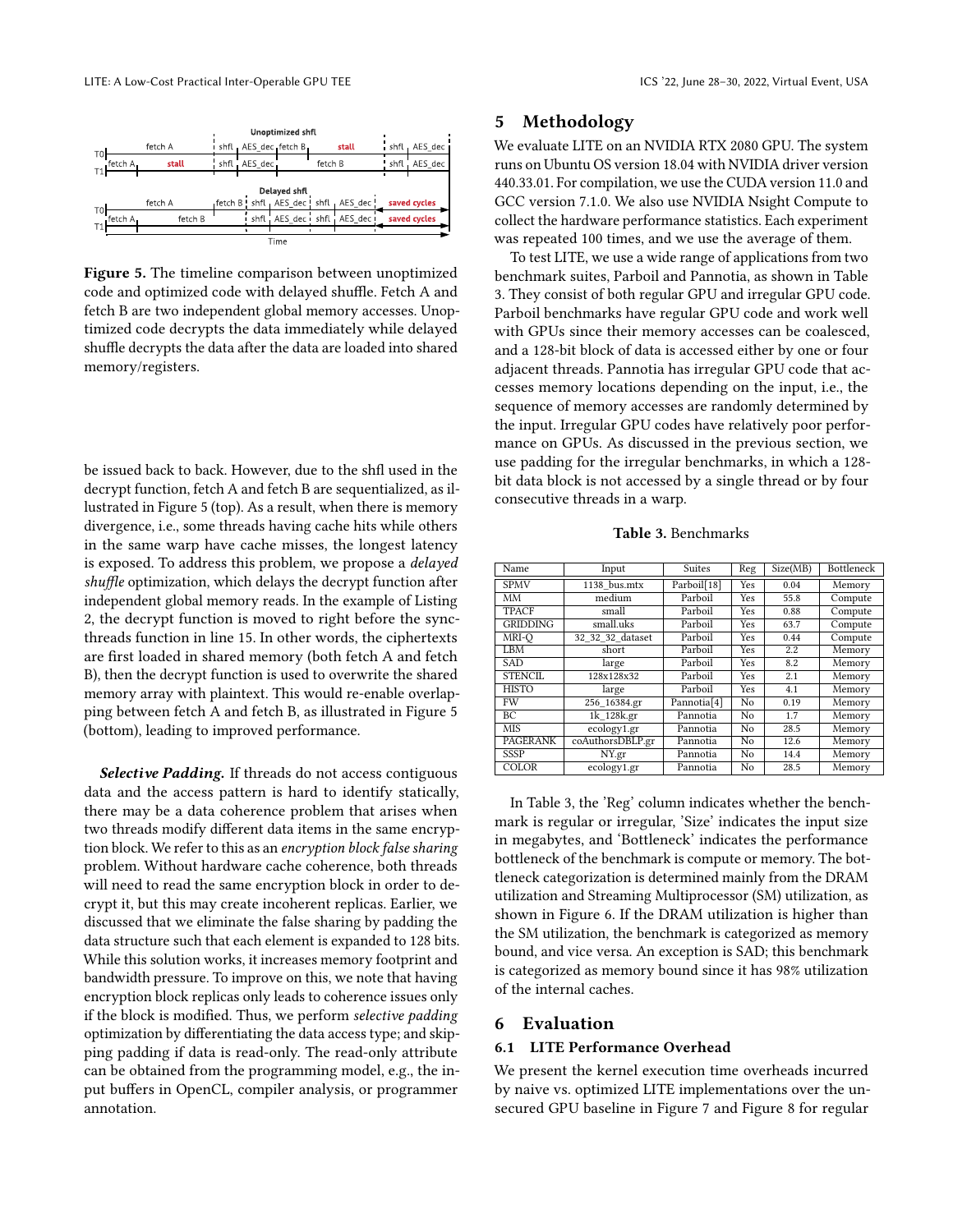<span id="page-9-0"></span>

Figure 6. Streaming Multiprocessor (SM) utilization and DRAM bandwidth utilization.

<span id="page-9-1"></span>

Figure 7. Kernel execution time overheads of naive LITE (shfl-naive+encryption) vs. optimized LITE (shflopt+encryption) over unsecured GPU baseline on regular GPU benchmarks.

and irregular code, respectively. The naive implementation always encrypts or decrypts data immediately after loading it or immediately before storing it to global memory. The optimized LITE applies all the optimizations described in Subsection [4.6.](#page-7-2) The execution time overhead is broken down into the time to perform encryption/decryption (encryption), the time to perform data shuffling without optimizations (shfl-naive), and the time to perform data shuffling with optimizations (shfl-opt). The last set of bars shows the geometric mean overheads across all benchmarks in the respective category. Note that the y-axes of the figure is capped at 3% for easier reading, but the actual magnitude overheads are shown in numbers for any bars that exceed the cap.

For regular applications in Figure [7,](#page-9-1) the naive implementation of LITE incurs 18.9% mean overheads.The overheads are especially very high for four benchmarks: SPMV (70.2%), MM (42.0%), GRIDDING (14.3%), and STENCIL (66.0%). In contrast, our optimizations are extremely effective, bringing the geometric mean down to more than one order of magnitude smaller, at 1.1%.

Examining the source of the overhead, we note that the encryption time itself causes only 0.5% overhead in general. Although encryption/decryption latency is relatively high when performed in software, GPU is good at hiding it via thread-level parallelism, resulting in nearly negligible encryption overheads. This observation is also consistent with the findings in the prior work [\[26\]](#page-12-0). However, anything that

reduces the degree of thread-level parallelism can easily introduce high execution time overheads. In particular, the shfl instruction exposes the load imbalance of path divergence between threads in a wrap, forcing the wrap synchronization to wait for the slowest execution path to be completed. Also, it limits overlapping among independent instructions. The naive LITE shows that nearly all of the overheads for SPMV, MM, GRIDDING, and STENCIL, come from shuffling.

To verify if the implicit wrap synchronization in shfl is the culprit, we replaced the shfl instruction with  $\_\text{symcwarp}()$ and noticed roughly the same overheads. We will now discuss the impact of optimizations on each benchmark.

For SPMV, we apply the masked shuffle optimization, ensuring that only threads that fetched data would participate in the corresponding data exchange and would be indicated active in the "mask". This optimization lowers the performance overhead from 70.2% to just 4.0%. The reason for the masked shuffle effectiveness is that SPMV may make some threads idle if their global thread id is beyond the length of the vector input. Thus, the idle threads should not be indicated as active in the "mask." We did not apply delayed shuffle because there are no independent data accesses.

For MM, we apply both the masked shuffle and delayed shuffle optimizations. We also replace some of the shfl with data fetch from the neighbouring addresses to collect the 128-bit encryption block. These optimizations significantly lower the overheads from 42.0% to just 0.6%, which is nearly two orders of magnitude improvement.

For GRIDDING and STENCIL, we applied both the masked shuffle and delayed shuffle optimizations. After applying the masked shuffle, the overhead decreases to 10.4% and 2.0% respectively, which is still somewhat high. However, after applying the delayed shuffle, the overheads go down to just 1.7% and 0.4% for GRIDDING and STENCIL, respectively. For TPACF, the masked shuffle optimization was applied similar to SPMV.

For irregular benchmarks (Figure [8\)](#page-10-0), padding removes the false sharing coherence problem but significantly contributes to the overheads, incurring 206.5% geometric mean overheads for naive LITE due to increased working set size leading to higher bandwidth pressure. When we apply selective padding to the benchmarks, the execution time overheads decrease substantially as bandwidth pressure decreases. The geometric mean overhead decreases to 55.7%.

Only FW does not suffer from much overhead. The anomaly of FW is because its working set (Table [3\)](#page-8-2) fits entirely in the L2 cache even after padding, hence padding does not increase bandwidth pressure. For other benchmarks, bandwidth pressure increases in padding due to the higher total number of memory accesses. In addition, miss rates often increase also. Figure [9](#page-10-1) shows the L2 cache miss rate of unsecured GPU, full padding, and selective padding. Generally, the figure shows that padding increases the L2 miss rates,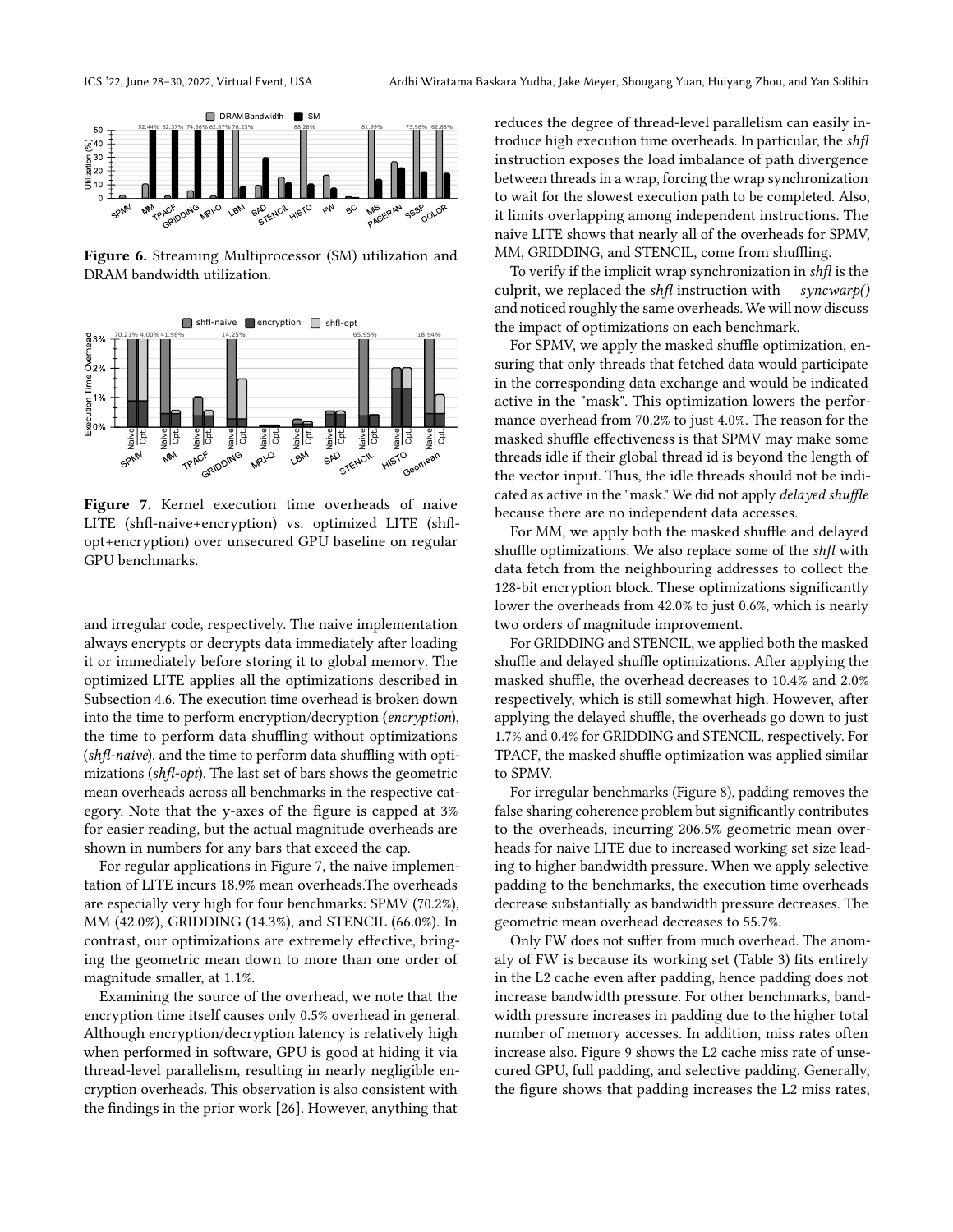<span id="page-10-0"></span>

Figure 8. Kernel execution time overhead of naive LITE implementation (pad+encryption) vs. optimized LITE (selective\_pad+encryption) over unsecured GPU baseline on irregular GPU workloads.

which are then reduced by selective padding. The only exception is COLOR. However, even though COLOR's L2 miss rate decreases with padding, its L1 cache miss rate increases (from 71% to 79%).

<span id="page-10-1"></span>

Figure 9. Comparison of the L2 miss rate of unsecure GPU (baseline) vs. full padding (pad) vs. selective padding (selective\_pad) on irregular GPU code.

#### 6.2 Benefit of Partial Encryption on LITE

Due to its software approach, LITE has great flexibility. We demonstrate one particular usage that stems from the flexibility, which is partial encryption. Here we explore scenarios where only the input or the output to GPU is confidential, hence needs encryption. Figure [10](#page-10-2) shows the execution time overheads, normalized to full encryption (i.e., full encryption overheads are 100%), for input-only encryption with padding applied only to input, and output-only encryption with padding only applied to the output. Only irregular benchmarks are shown in the figure since full encryption overheads for regular workloads are already very small. The figure shows that partial encryption is generally effective, more so for input-only (82.0% lower) than for output-only (20.5% lower). Furthermore, its effect varies significantly across benchmarks, with some achieving nearly negligible overheads for input-only encryption (MS, PAGER-ANK, and COLOR) while others for output-only encryption (BC).

# 6.3 Performance of Software Implementation of AES

As LITE does not use a crypto engine to encrypt the data, it relies on software implementation of AES to perform encryption. The software performance of AES encryption of a

<span id="page-10-2"></span>

Figure 10. Normalized execution time overhead over full encryption of optimized LITE for input-only encryption vs output-only encryption on irregular GPU code.

single round of AES takes up to 1011 cycles before the cache warms up, while after that, it takes only 34 cycles for a single round. Similarly, the overall AES encryption latency is 7880 cycles before the cache warms up, while after that, it takes 340 cycles. The latency is measured by taking the difference between the clock cycle before and after each round or the encryption function. After the cache warms up, the GPU only needs to perform bit operations such as XOR, AND, and bit shift for encryption. While before the cache warms up, the GPU needs to fetch the T-table into its caches followed by bit operations for performing encryption, thereby incurring higher latency.

# 6.4 Performance Comparison between LITE and PSSM

We modeled LITE in GPGPU-sim [\[9\]](#page-11-22) and compared it with PSSM [\[27\]](#page-12-1). We also simulated the re-encryption process by running a re-encryption kernel for the input of each benchmark on the simulator. We simulated on all benchmarks listed in Table [3](#page-8-2) up to 1B instructions or finished earlier. The results are shown in the Figure [11.](#page-11-23) As shown in the figure, for regular codes, LITE always achieved lower performance overhead compared to PSSM. For irregular codes, PSSM has lower performance overhead if the re-encryption overhead is not included. With re-encryption, PSSM shows a similar overall performance to LITE. Across all benchmarks, LITE achieved 11.7% performance overhead while PSSM with reencryption achieved 68.8% overhead. From this, we could see that a key advantage of LITE is its interoperability, which eliminates the high re-encryption cost.

# 7 Conclusion

In this work, we proposed a software-based TEE for GPUs (LITE). We observed that when CPU and GPU TEE are not co-designed, communication between them incurs high performance overheads because of encryption domain crossing. Since LITE is software-based encryption, its encryption scheme can be co-designed to match host-side TEE, even after tape out. LITE only needs minor architecture support.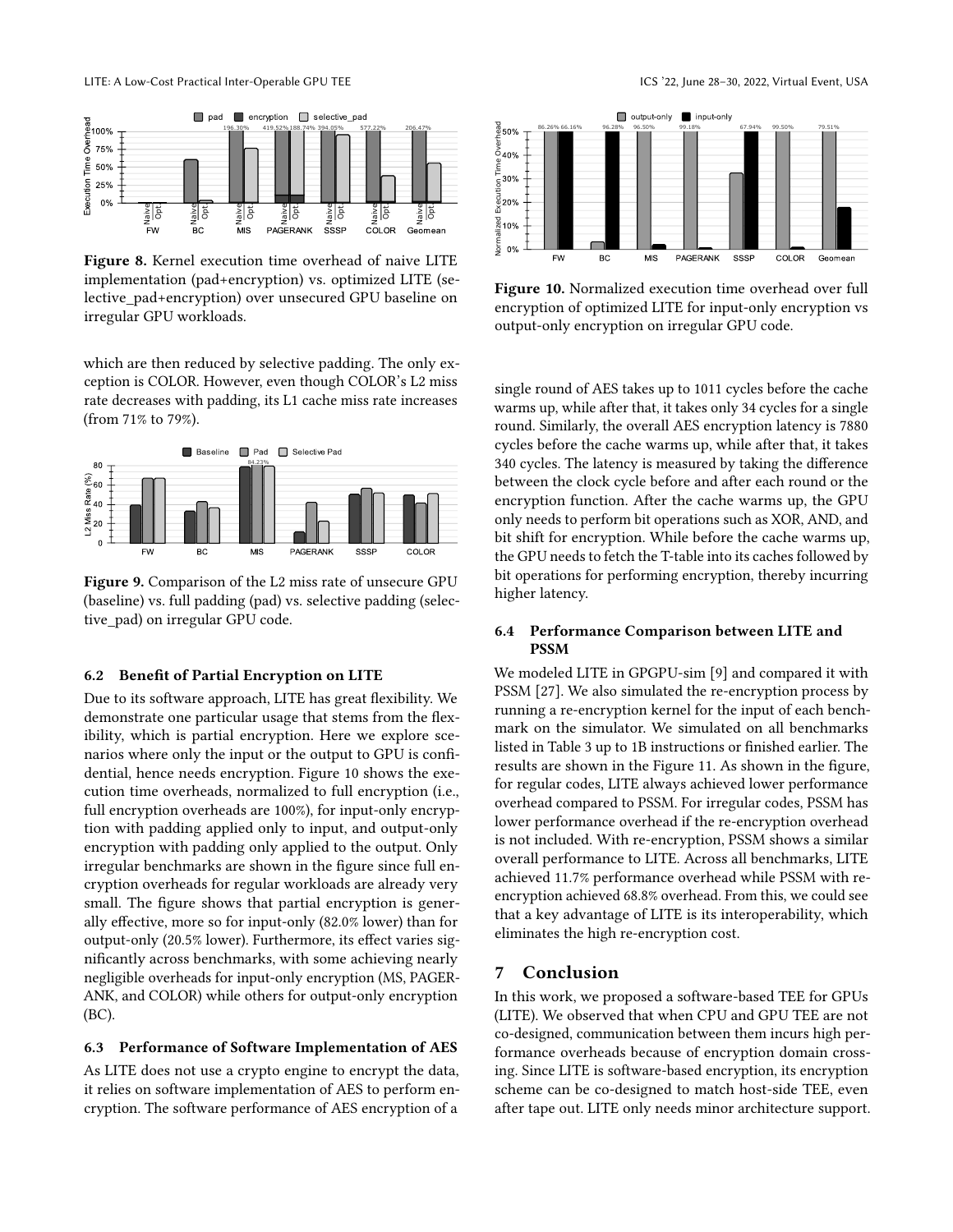<span id="page-11-23"></span>

Figure 11. Comparison of execution time overhead of LITE vs. PSSM with re-encryption overhead evaluated in GPGPUsim.

Measured on NVIDIA RTX 2080 GPU, naive LITE implementation incurs substantial performance overheads. We proposed three different optimizations including masked shuffle, delayed shuffle, and selective padding. Together, these optimizations are effective. LITE incurs execution time overheads of only 1.1% and 56% for regular and irregular benchmarks, respectively.

# 8 Acknowledgments

We thank the anonymous reviewers for their valuable comments. We also thank Rex McCrary for his feedback on this work. For this work, the UCF team is supported in part by NSF through grant 1908079 and by AMD, while the NCSU team is funded in part by NSF through grant 1908406 and by an AMD gift fund.

# References

- <span id="page-11-8"></span>[1] 2019. IEEE Standard for Cryptographic Protection of Data on Block-Oriented Storage Devices. IEEE Std 1619-2018 (Revision of IEEE Std 1619-2007) (2019), 1–41. <https://doi.org/10.1109/IEEESTD.2019.8637988>
- <span id="page-11-18"></span>[2] Michael Andersch, Greg Palmer, Ronny Krashinsky, Nick Stam, Vishal Mehta, Gonzalo Brito, and Sridhar Ramaswamy. 2022. NVIDIA H100 Tensor Core GPU Architecture. [https://developer.nvidia.com/blog/](https://developer.nvidia.com/blog/nvidia-hopper-architecture-in-depth) [nvidia-hopper-architecture-in-depth](https://developer.nvidia.com/blog/nvidia-hopper-architecture-in-depth)
- <span id="page-11-11"></span>[3] Ardhi Wiratama Baskara Yudha, Keiji Kimura, Huiyang Zhou, and Yan Solihin. 2020. Scalable and Fast Lazy Persistency on GPUs. In 2020 IEEE International Symposium on Workload Characterization (IISWC). 252–263. <https://doi.org/10.1109/IISWC50251.2020.00032>
- <span id="page-11-21"></span>[4] S. Che, B. M. Beckmann, S. K. Reinhardt, and K. Skadron. 2013. Pannotia: Understanding irregular GPGPU graph applications. In 2013 IEEE International Symposium on Workload Characterization (IISWC). 185–195. <https://doi.org/10.1109/IISWC.2013.6704684>
- <span id="page-11-7"></span>[5] Victor Costan and Srinivas Devadas. 2016. Intel sgx explained. IACR Cryptol. ePrint Arch. 2016, 86 (2016), 1–118.
- <span id="page-11-6"></span>[6] Intel. 2019. Intel® Architecture Memory Encryption Technologies Specification. [https://software.intel.com/content/dam/develop/](https://software.intel.com/content/dam/develop/external/us/en/documents/multi-key-total-memory-encryption-spec-753926.pdf) [external/us/en/documents/multi-key-total-memory-encryption](https://software.intel.com/content/dam/develop/external/us/en/documents/multi-key-total-memory-encryption-spec-753926.pdf)[spec-753926.pdf](https://software.intel.com/content/dam/develop/external/us/en/documents/multi-key-total-memory-encryption-spec-753926.pdf)
- <span id="page-11-1"></span>[7] Insu Jang, Adrian Tang, Taehoon Kim, Simha Sethumadhavan, and Jaehyuk Huh. 2019. Heterogeneous Isolated Execution for Commodity GPUs. In Proceedings of the Twenty-Fourth International Conference on

Architectural Support for Programming Languages and Operating Systems (Providence, RI, USA) (ASPLOS '19). Association for Computing Machinery, New York, NY, USA, 455–468. [https://doi.org/10.1145/](https://doi.org/10.1145/3297858.3304021) [3297858.3304021](https://doi.org/10.1145/3297858.3304021)

- <span id="page-11-5"></span>[8] D. Kaplan, J. Powell, and T. Woller. 2016. AMD Memory Encryption. [https://developer.amd.com/wordpress/media/2013/12/AMD\\_](https://developer.amd.com/wordpress/media/2013/12/AMD_Memory_Encryption_Whitepaper_v7-Public.pdf) [Memory\\_Encryption\\_Whitepaper\\_v7-Public.pdf](https://developer.amd.com/wordpress/media/2013/12/AMD_Memory_Encryption_Whitepaper_v7-Public.pdf)
- <span id="page-11-22"></span>[9] Mahmoud Khairy, Zhesheng Shen, Tor M. Aamodt, and Timothy G. Rogers. 2020. Accel-Sim: An Extensible Simulation Framework for Validated GPU Modeling. In 2020 ACM/IEEE 47th Annual International Symposium on Computer Architecture (ISCA). 473–486. [https://doi.org/](https://doi.org/10.1109/ISCA45697.2020.00047) [10.1109/ISCA45697.2020.00047](https://doi.org/10.1109/ISCA45697.2020.00047)
- <span id="page-11-9"></span>[10] O. Kwon, Y. Kim, J. Huh, and H. Yoon. 2019. ZeroKernel: Secure Context-isolated Execution on Commodity GPUs. IEEE Transactions on Dependable and Secure Computing (2019), 1–1. [https://doi.org/10.](https://doi.org/10.1109/TDSC.2019.2946250) [1109/TDSC.2019.2946250](https://doi.org/10.1109/TDSC.2019.2946250)
- <span id="page-11-16"></span>[11] Bingyao Li, Jieming Yin, Youtao Zhang, and Xulong Tang. 2021. Improving Address Translation in Multi-GPUs via Sharing and Spilling Aware TLB Design. In MICRO-54: 54th Annual IEEE/ACM International Symposium on Microarchitecture (Virtual Event, Greece) (MICRO '21). Association for Computing Machinery, New York, NY, USA, 1154–1168. <https://doi.org/10.1145/3466752.3480083>
- <span id="page-11-19"></span>[12] Yuan Lin and Vinod Grover. 2018. Using CUDA Warp-Level Primitives. <https://developer.nvidia.com/blog/using-cuda-warp-level-primitives>
- <span id="page-11-12"></span>[13] Zhen Lin, Utkarsh Mathur, and Huiyang Zhou. 2019. Scatter-andgather revisited: High-performance side-channel-resistant AES on GPUs. In Proceedings of the 12th Workshop on General Purpose Processing Using GPUs. 2–11.
- <span id="page-11-0"></span>[14] Frank McKeen, Ilya Alexandrovich, Ittai Anati, Dror Caspi, Simon Johnson, Rebekah Leslie-Hurd, and Carlos Rozas. 2016. Intel® software guard extensions (intel® sgx) support for dynamic memory management inside an enclave. In Proceedings of the Hardware and Architectural Support for Security and Privacy 2016. 1–9.
- <span id="page-11-10"></span>[15] Seonjin Na, Sunho Lee, Yeonjae Kim, Jongse Park, and Jaehyuk Huh. 2021. Common Counters: Compressed Encryption Counters for Secure GPU Memory. In 2021 IEEE International Symposium on High-Performance Computer Architecture (HPCA). 1–13. [https://doi.org/10.](https://doi.org/10.1109/HPCA51647.2021.00011) [1109/HPCA51647.2021.00011](https://doi.org/10.1109/HPCA51647.2021.00011)
- <span id="page-11-3"></span>[16] NVIDIA Pascal. 2016. NVIDIA Tesla P100 Whitepaper.
- <span id="page-11-13"></span>[17] FIPS Pub. 1999. Data encryption standard (DES). FIPS PUB (1999),  $46 - 3$ .
- <span id="page-11-20"></span>[18] John A Stratton, Christopher Rodrigues, I-Jui Sung, Nady Obeid, Li-Wen Chang, Nasser Anssari, Geng Daniel Liu, and Wen-mei W Hwu. 2012. Parboil: A revised benchmark suite for scientific and commercial throughput computing. Center for Reliable and High-Performance Computing 127 (2012).
- <span id="page-11-14"></span>[19] Yusuke Suzuki, Shinpei Kato, Hiroshi Yamada, and Kenji Kono. 2014. GPUvm: Why Not Virtualizing GPUs at the Hypervisor?. In 2014 USENIX Annual Technical Conference (USENIX ATC 14). USENIX Association, Philadelphia, PA, 109–120. [https://www.usenix.org/conference/](https://www.usenix.org/conference/atc14/technical-sessions/presentation/suzuki) [atc14/technical-sessions/presentation/suzuki](https://www.usenix.org/conference/atc14/technical-sessions/presentation/suzuki)
- <span id="page-11-15"></span>[20] Yusuke Suzuki, Shinpei Kato, Hiroshi Yamada, and Kenji Kono. 2016. GPUvm: GPU Virtualization at the Hypervisor. IEEE Trans. Comput. 65, 9 (2016), 2752–2766. <https://doi.org/10.1109/TC.2015.2506582>
- <span id="page-11-17"></span>[21] Nvidia Team. 2022. CUDA C++ Programming Guide. [https://docs.](https://docs.nvidia.com/cuda/pdf/CUDA_C_Programming_Guide.pdf) [nvidia.com/cuda/pdf/CUDA\\_C\\_Programming\\_Guide.pdf](https://docs.nvidia.com/cuda/pdf/CUDA_C_Programming_Guide.pdf)
- <span id="page-11-4"></span>[22] NVIDIA Tesla. 2017. NVIDIA TESLA V100 GPU Architecture Whitepaper.
- <span id="page-11-2"></span>[23] Stavros Volos, Kapil Vaswani, and Rodrigo Bruno. 2018. Graviton: Trusted Execution Environments on GPUs. In 13th USENIX Symposium on Operating Systems Design and Implementation (OSDI 18). USENIX Association, Carlsbad, CA, 681–696. [https://www.usenix.org/conference/](https://www.usenix.org/conference/osdi18/presentation/volos) [osdi18/presentation/volos](https://www.usenix.org/conference/osdi18/presentation/volos)